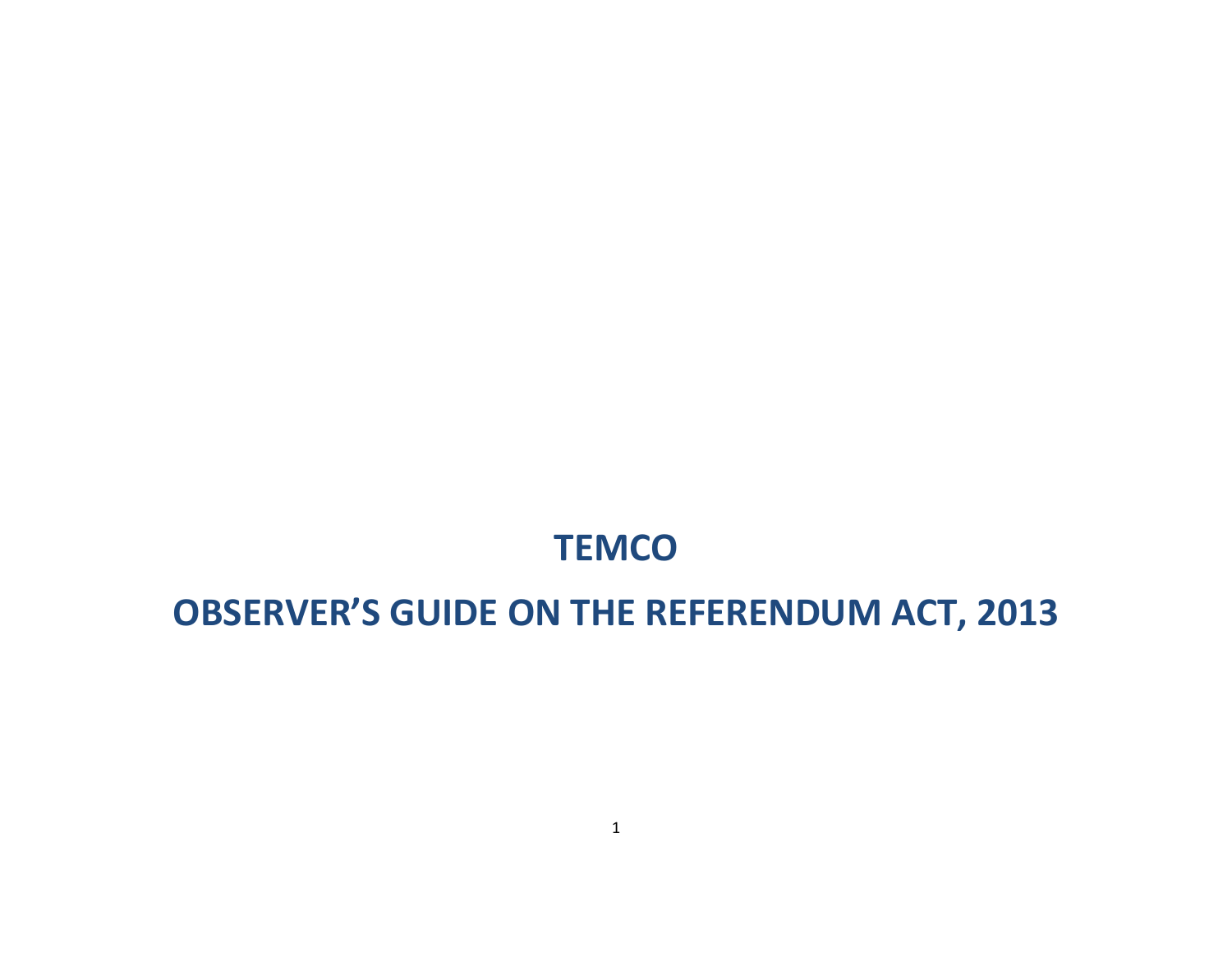**A referendum Act, 2013** is the law enacted to guide the whole process of conduct of the referendum and other related issues. Referendum is conducted as means of involving citizens of the United Republic of Tanzania to make decision on the proposed constitution, a decision of accepting or denying the proposed constitution.

**About the Referendum Act, 2013:** The referendum Act is divided in six parts and one schedule. Part I is about preliminary provisions; Part II in on the conduct of referendum; Part III is on the referendum Committees; Part IV is about Voting in Referendum; Part V is on general provisions and Part VI is on the consequential amendments.

**Purpose of the Observer's Guide:** This Guide is meant to provide key legal aspects to consider and observe in monitoring registration of voters and the conduct of referendum. The guide has provided for how the referendum is conducted in terms of voting, equipments of voting and officers involved in the referendum process. Further, this guide has also provided for the conduct of civic education. All these legal and institutional aspects are to guide the observer in ensuring that all processes and conducts are adhered with accordance to the law.

# **LEGAL ISSUES TO BE MONITORED BY THE OBSERVER IN REFERENDUM**

# **PART A: QUESTION OF REFERENDUM**

A question to be determined by the referendum has to be framed and published in the Gazette.

# **Features of the Question:-**

- This question requires to be a question where a voter will approve or disapprove the proposed constitution specifically, in other words, a question has to be framed to the boundaries of **"YES" AND "NO".**
- The question has to be in **KISWAHILI LANGUAGE**.
- The question has to be **foldable, numbered or in a combination of number and letter.**
- The question has to be printed in font.

After the publication of the Question the commission has a duty to specify;-

 The period for sensitization and public awareness (voter's education), the day of the referendum and the polling time of the referendum.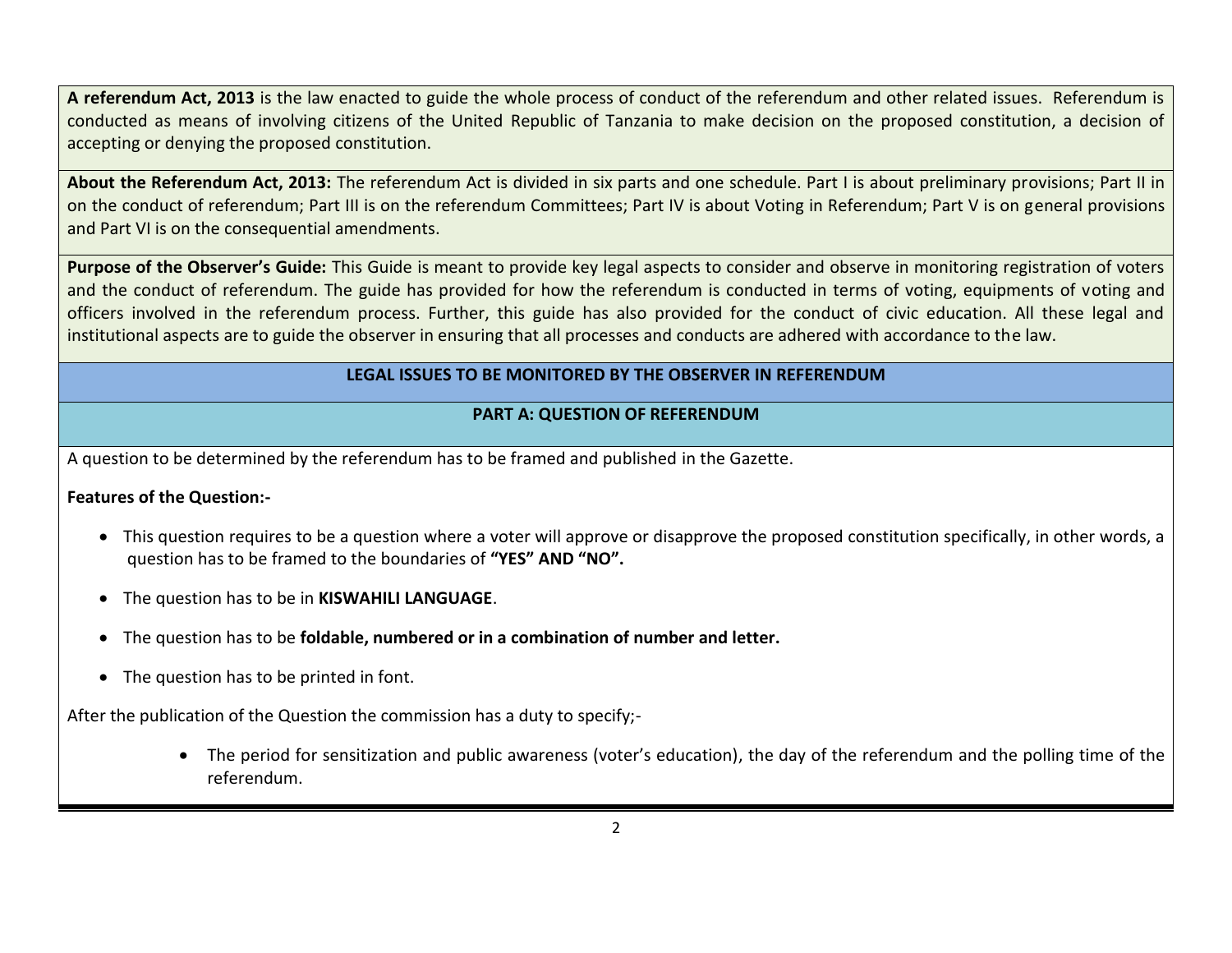# **REFERENDUM OFFICERS**

It is as well significant for observers to know officers who have been established and recognized by the Referendum Act, together with their responsibilities in the CONDUCT OF REFERENDUM.

- **1. Referendum returning officer; -** This is an officer who will be available in every constituency.
- **2. Deputy Referendum Returning office: -** This officer shall be available where deemed necessary, meaning that it is not a must that there should be one. i.e. If a station has only a referendum returning officer, then it is not against the procedure. (The assistant is a not a mandatory requirement but where there is a necessity of having one only).
- **3. The referendum officers and deputy referendum officers presiding the polling station:-** These are appointed with the Referendum returning officer with consultation with the commission
- **4. Referendum committee agents**
- **5. Police officers and their security officers**
- **6. Observes**
- **7. Members of press**
- **8. Regional referendum coordinator**:- The commission may, during the referendum appoint a person by his name or office in respect of every region, who will be responsible to coordinate information, availability of material resources and other relevant affairs.
- **9.** The commission also has been given powers and may appoint any other office or staff necessary to assist in the conduct of referendum.

#### **PART B: VOTING, POLLING AREAS AND STATIONS**

This part covers all key legal aspects to consider and observe during the referendum in terms of right of voting, equipments, postponement of voting, communication during voting, admission in voting areas and features of ballot boxes.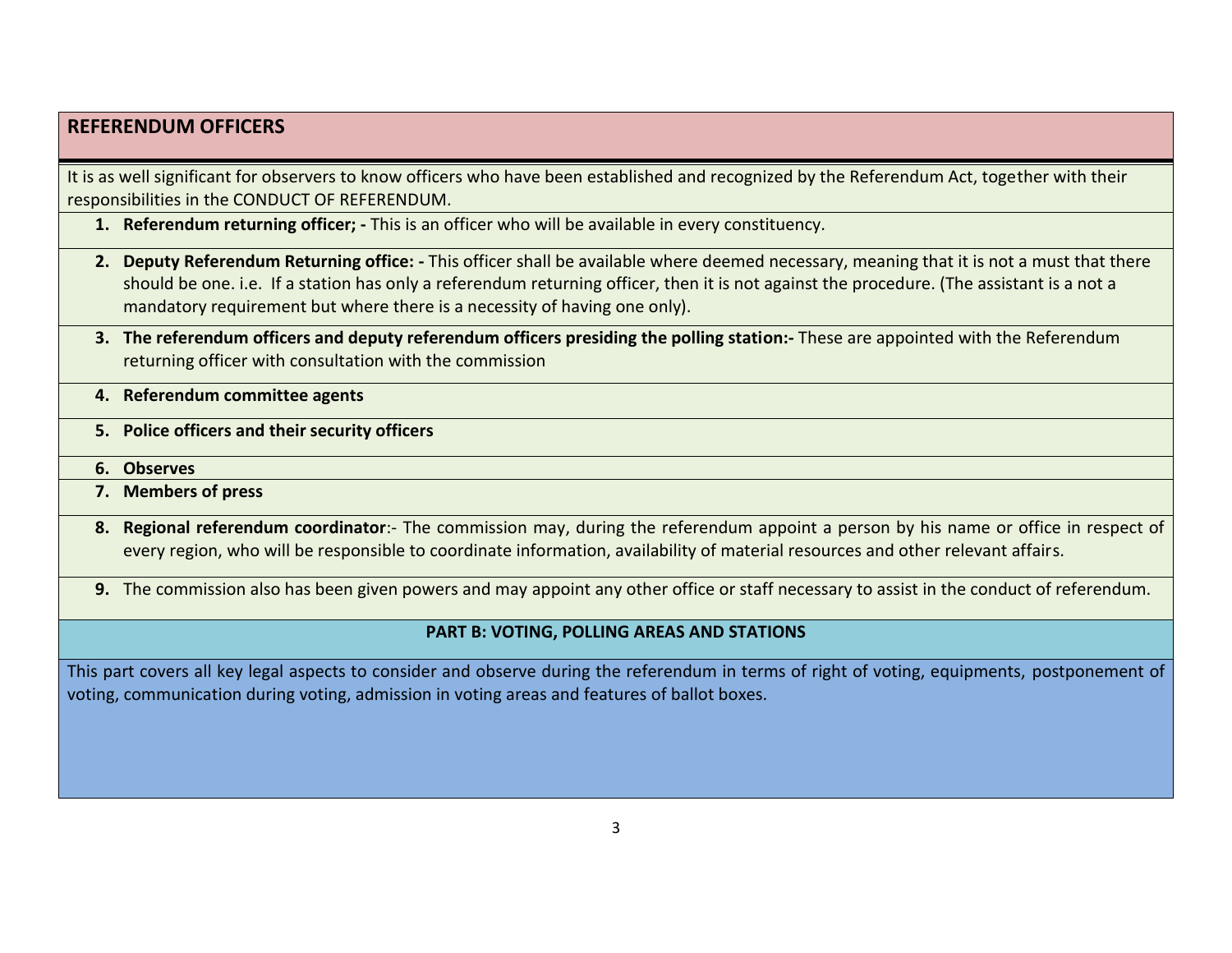#### **RIGHT TO VOTE**

- 1. Every person registered or whose name is entered under the Register of voters established under the National Elections Act and Zanzibar Elections Act, is entitled to vote.
- 2. A person shall not be allowed to vote only when that person is prohibited from voting by any written law that he is not entitled to vote in the referendum**.**
- 3. In voting every voter is required to produce voter's card in order to be given a ballot paper. This serves as a proof of identity.
- 4. If one has lost an identity card but however, the details of his registration are available in voters register, then the referendum officer shall allow hat person to vote after filling a declaration form prescribed by the commission.

#### **VOTING AT THE REFERENDUM**

- **1.** Voting is by secret ballot and every person shall not cast more than one vote.
- 2. Voting has to be done in the area where a person has been registered AND on the day specified.

However, this provision has reservations for; -

- Patients in hospitals
- Persons admitted at homes for aged and similar institutions
- Persons leading nomadic life on account of vagaries of whether
- Physical disabled persons and expectant mothers
- Persons away for social and economic duties
- These people may be allocate a different day for voting provided that they have been registered in voters register.
	- 3. Officers deployed by the commissioner, meaning the Referendum Returning officer, Referendum Officer, Police officer, Polling agent or any other staff working on behalf of the commission, may be allowed to vote in another polling station. But there is a condition: Director or any person authorized on behalf of the Director by a certificate under his hand certify and authorize the voter to vote.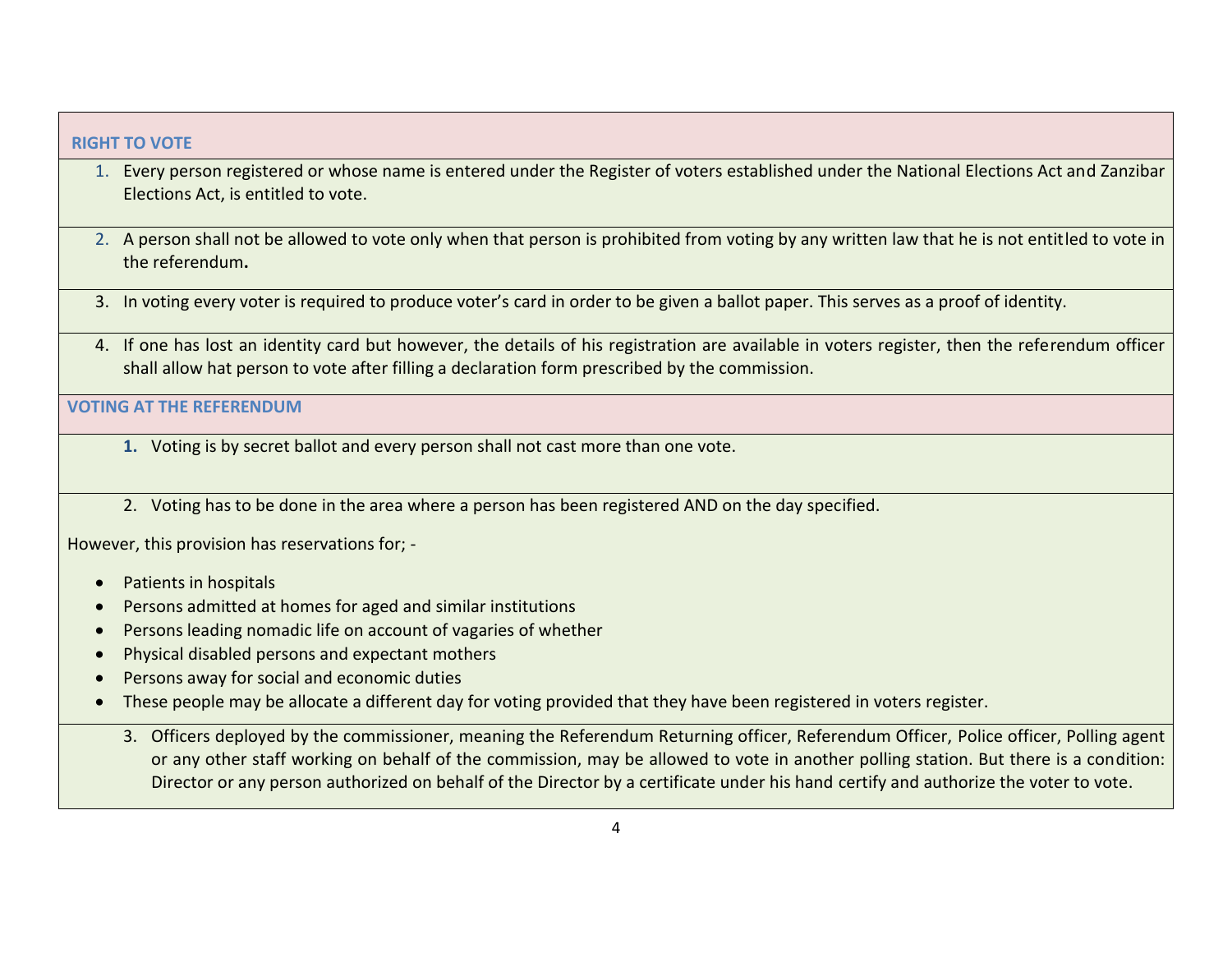# **EQUIPMENTS OF POLLING STATIONS**

**Every observer should be aware that, According to the ACT, each Referendum returning officer has to provide each polling station with a number of equipments that will ensure efficiency of the conduct of referendum. These equipments are as follows;--**

1. Sufficient number of ballot boxes and ballot paper as per needs of a polling station.

2. Materials to enable voters to mark their ballot papers where marking is necessary.

3. Instruments for stamping the official mark on ballot papers.

4. A seal of the commission suitable for that purpose.

5. A bottle or container with indelible ink suitable for that purposes.

6. A copy of register of voters or part containing the names f the voters entitled at that polling station.

7. A sufficient number of polling booths to enable voters to mark their votes secretly.

8. And any other equipment authorized by the commission for the conduct of voting in the polling station.

# **FEATURES OF THE BALLOT BOX**

**As an observer, it is as well important to know features of the Ballot box. A ballot should be constructed;-**

1. To Have an Aperture which is large enough to receive a ballot paper but which is no larger than that.

2. So as to be capable of being sealed so that ballot papers cannot be taken out of the box so long as the seal is unbroken.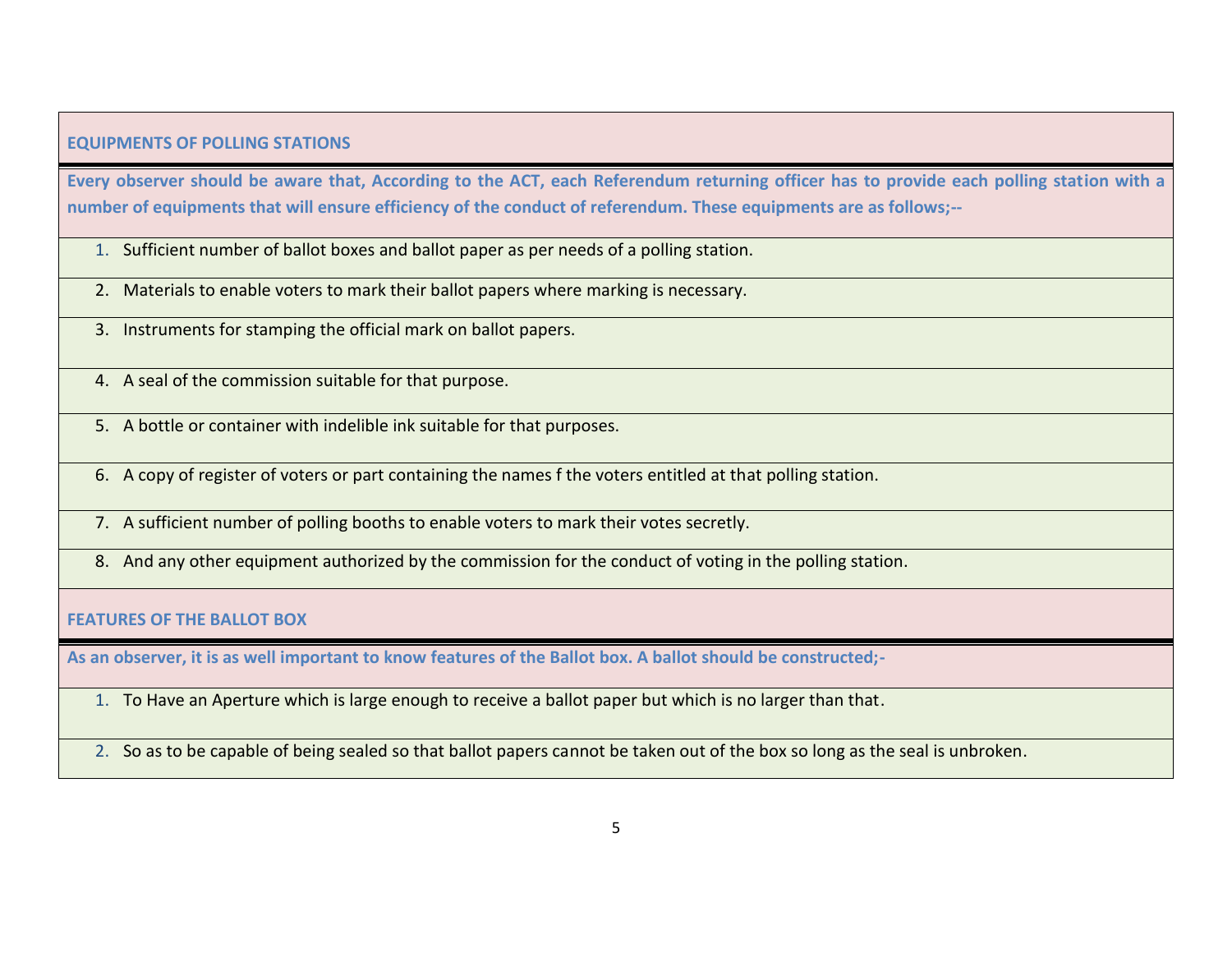3. So that it bears serial numbers of the polling stations which shall be displayed conspicuously at every polling station.

# **ADMISSION TO POLLING STATIONS**

**At the polling stations, the required persons who are to be admitted by the referendum officer in the polling station includes;-**

- 1. Commissioners or officers of the commission
- 2. Police officers or any other person responsible for security
- 3. Persons necessarily assisting blind or incapacitated voters
- 4. Agents registered by the commission
- 5. Accredited observers
- 6. Media representatives
- 7. A registered voter

Other than persons in the list, no other person may be allowed or admitted in polling station.

#### **ORDER AT THE POLLING STATION**

- 1. The referendum officer has been given a duty of ensuring order at the polling station.
- 2. To that effect, the Referendum Officer may order dispersal of any gathering of persons appearing to prevent free entrance or exit from the polling station or persons intimidating or interfering. Upon this order security officers are supposed to act immediately.
- 3. These powers of the Referendum officer do not end at the area covering polling station only. They go further to cover an area of a radius of 200 meters on the centre of polling station.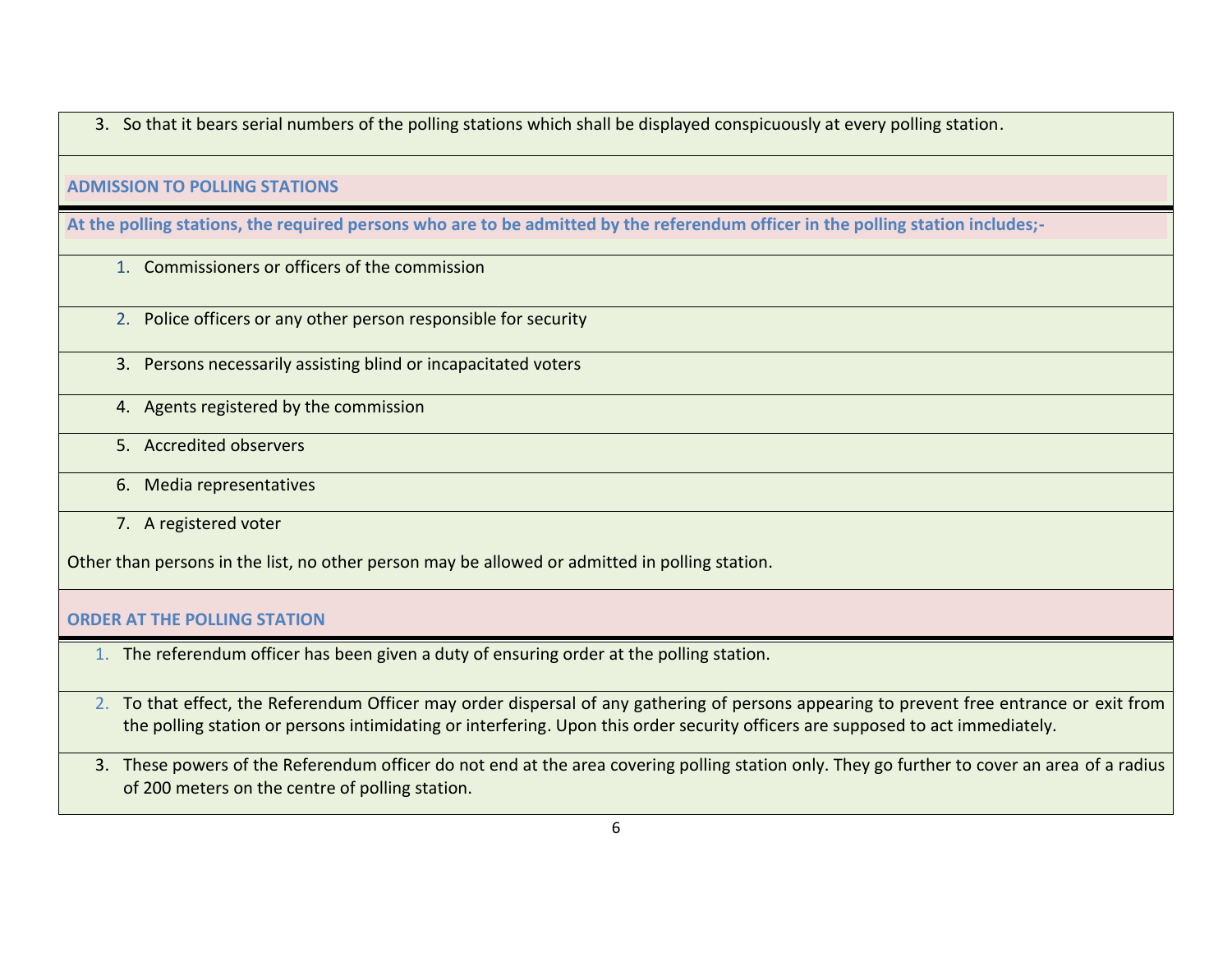4. Where a person causing disruptions refuses to obey instructions, he or she may be immediately removed by order of the RO or police officer and he or she shall not re enter the polling station during the continuance of the poll without the permission of the Referendum officer.

#### **POSTPONEMENT AND EXTENSION OF POLLING.**

- 1. The polling proceedings may be postponed with the Referendum officer for reasons of **Interruptions of riots, violence, natural catastrophe, and shortage of equipments or other cause**.
- 2. However after postponement the proceedings have to resume as soon as it is practicable.
- 3. The referendum officer may extend hour(s) of polling where polling is interrupted or delayed so as to recover lost time. Also he or she may extend time for any other good cause.
- 4. The Referendum officer may also have powers to transfer proceedings to another polling station in the same constituency. Thereafter, in consultation with Referendum committees, Referendum officer shall issue notice of the transfer in a manner that; the **notice will be brought to attention of voters.**

# **SEALING OF BALLOT BOXES**

- 1. Immediately before commencing of a poll, the Referendum officer has to show the ballot box or boxes to the agents to ascertain that they are empty.
- 2. Thereafter close the boxes so that they are not opened without breaking the seal.
- 3. After being sealed, it should be placed at the polling station that at all times it can be seen by all officers and agents.
- 4. In a manner where the poll is adjourned or closed at one station and transferring of the ballot box to another station occurs or at any time where the ballot box is not in use, Referendum officer shall close the aperture of the box used to insert ballot papers with an official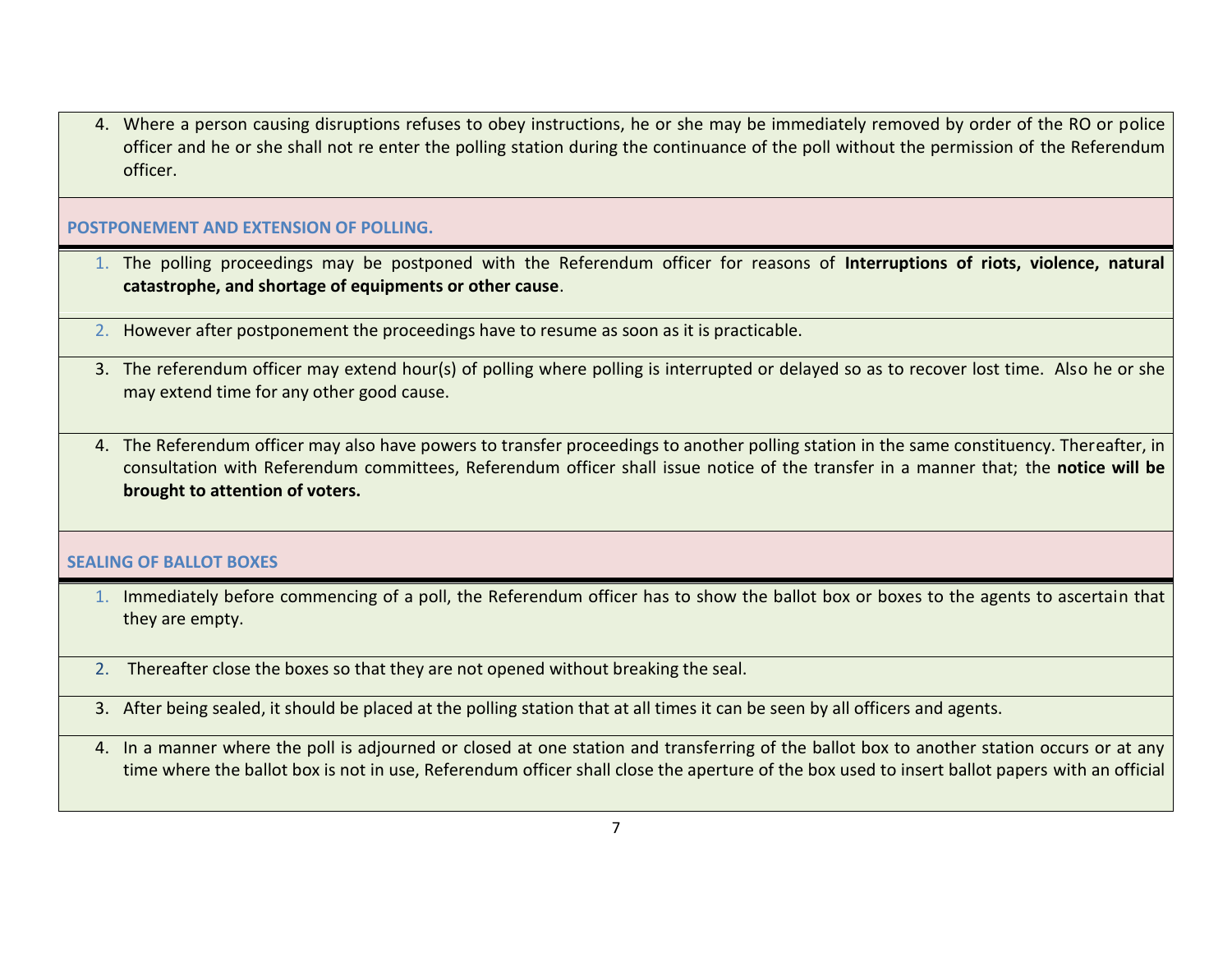seal on it to prevent insertion of ballot papers without breaking the seal.

- 5. The seal can only be broken in presence of persons who were lawfully present at the polling station where polling is about to resume.
- 6. The referendum officers shall allow agents at the polling station to inspect the ballot papers and note serial numbers before polling commences.

#### **COMMUNICATION TO VOTERS.**

Apart from the Referendum returning officer and Referendum officer, no other person is allowed to communicate to voters who are within the area of polling station for purposes of voting.

This however, doesn't t include companion of a blind person or incapacitated voters.

# **PART C: GENERAL VOTING PROCEDURES**

#### **ISSUES TO CONSIDER BEFORE DELIVERING BALLOT PAPER TO A VOTER**

An observer should take note that before delivering a ballot paper to the voter, there are a number of issues that the Referendum officer has to ensure.

- 1. The back of the ballot paper is stamped with the official mark of the commission.
- 2. The number and name of the voter as stated in the copy register is called out.
- 3. The name of the voter is marked and the electoral number is retained as proof of delivering a ballot paper.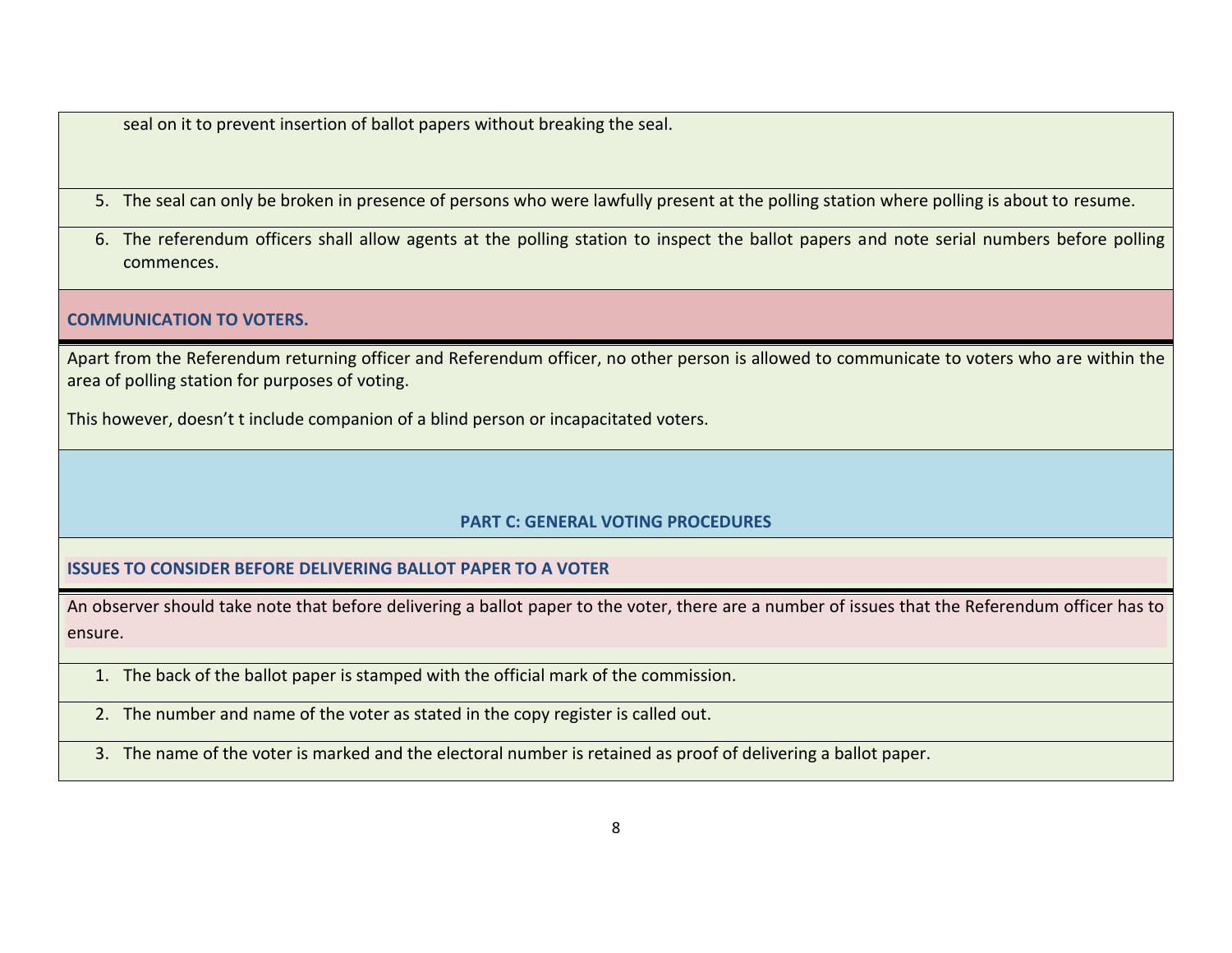**RESPONSIBILITIES OF A VOTER UPON RECEIVING A BALLOT PAPER.** 

**After receiving a ballot paper a voter is required to:-**

- 1. Proceed into polling booth of the polling station and secretly mark the ballot paper
- 2. Fold it thereafter so as it conceal the vote and Put in The ballot box in presence of RO and in full view of persons lawfully or present.
- 3. HAVE HIS LITTLE LEFT FINGER OR ANY OTHER PART OF BODY IMMERSED, DIPPED OR MARKED IN INK
- 4. Leave the Polling station immediately after voting
- 5. A person who knowingly fails to place a ballot paper issued to him other than a spoilt ballot paper before leaving commits an offence and an officer who deliberately refuses to mark or stamp any ballot paper commits an offence too.

# **COUNTING OF VOTES**

- 1. Votes are counted immediately after the completion of the voting exercise and in the presence of the agents.
- 2. No agent shall be deemed to be a counting agent without authorization of Referendum officer.
- 3. Authorization has to be 36 hours before the close of the poll, the name and address of the agent and an appointment letter from the registered referendum committee has to be submitted to Referendum officer.
- 4. Only one agent shall be admitted to the counting of votes.

5. Referendum officer shall admit observers duly approved or accredited, police officers and other agents registered by the commission.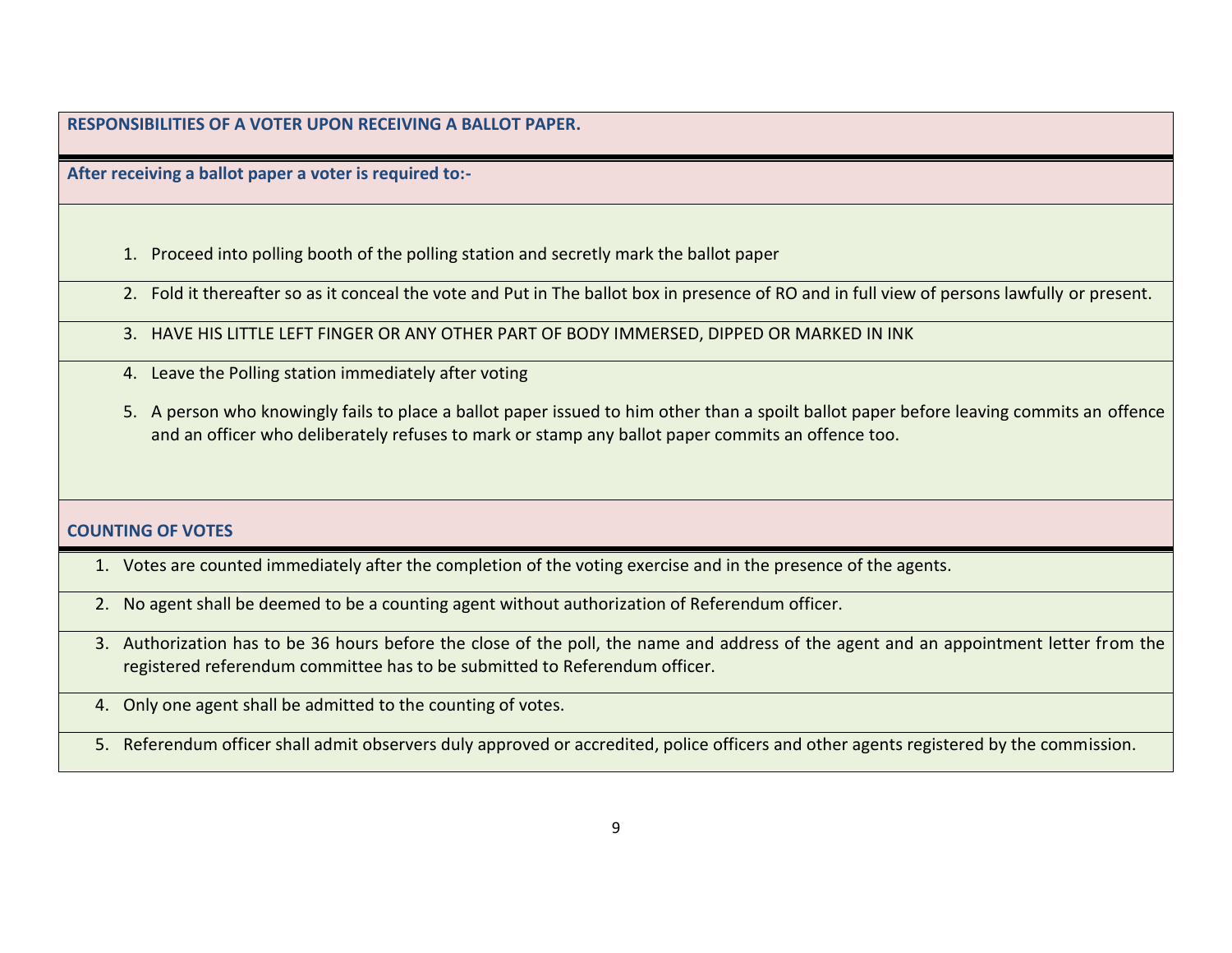#### **RECOUNT OF VOTES**

- 1. A registered agent may ask for the recounting of voted where he or she is not satisfied with the counting.
- 2. A Referendum officer may conduct recount on his or her own initiatives. Recount of votes shall not be more than twice.

#### **REJECTED BALLOT PAPERS**

- 1. Every rejected ballot paper has to marked with a word **" REJECTED"**
- 2. Every ballot paper whose validity is disputed shall be as well marked **"DISPUTED"**

# **PROCEDURE ON CLOSE OF POLLING STATION**

Immediately after the close of the poll the Referendum officer shall make a statement of the number of;-

- (a) Ballot papers issued to Referendum officer
- (b) Used ballot papers
- (c) Spoilt ballot papers
- (d) Unused ballot papers

AFTER issuance of such, in presence of the agents, the Referendum officer will make a separate packets containing;-

- (a) Spoil ballot papers
- (b) Marked copy register
- (c) Counterfoils of the used ballot papers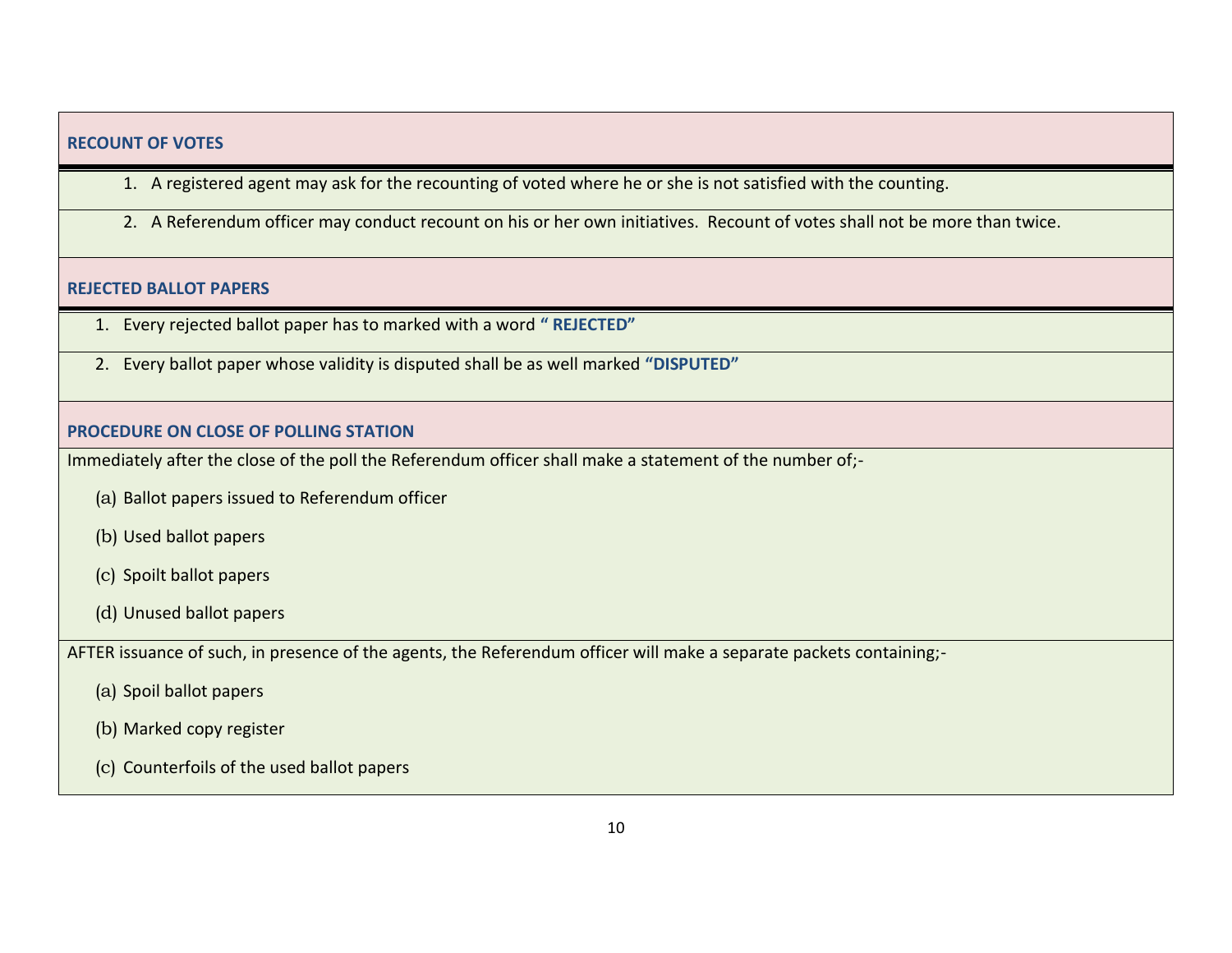(d) Statement specified above and thereafter seal each package with official seal of the commission

The following shall also be sealed differently;-

- (a) Counted but Disputed votes
- (b) Disputed votes
- (c) Rejected votes

**In announcing results, the Referendum officer:-**

- 1. Shall demonstrate to voters, accredited observers and any agents that the ballot box is empty
- 2. Seal the ballot box with commissions seal
- 3. Let the agents present affix their won seals if they wish so
- **4.** Deliver the ballot box to RRO an all other items as soon as t is practicable.

# **CONSTITUENCY RESULTS**

After receiving the results of the poll for all polling stations, the REFERENDUM RETURNING OFFICER shall;-

- (a) Examine and resolved rejected and disputed votes.
- (b) Announce total number of valid votes cast for each side of the referendum to persons available.
- (c) Publicly declare to persons present the side with greater number of valid votes.
- (d) Complete a form with all these details , sign, date and give a copy of the form RO Registered Referendum Committees agents and
- (e) Deliver original form to the commission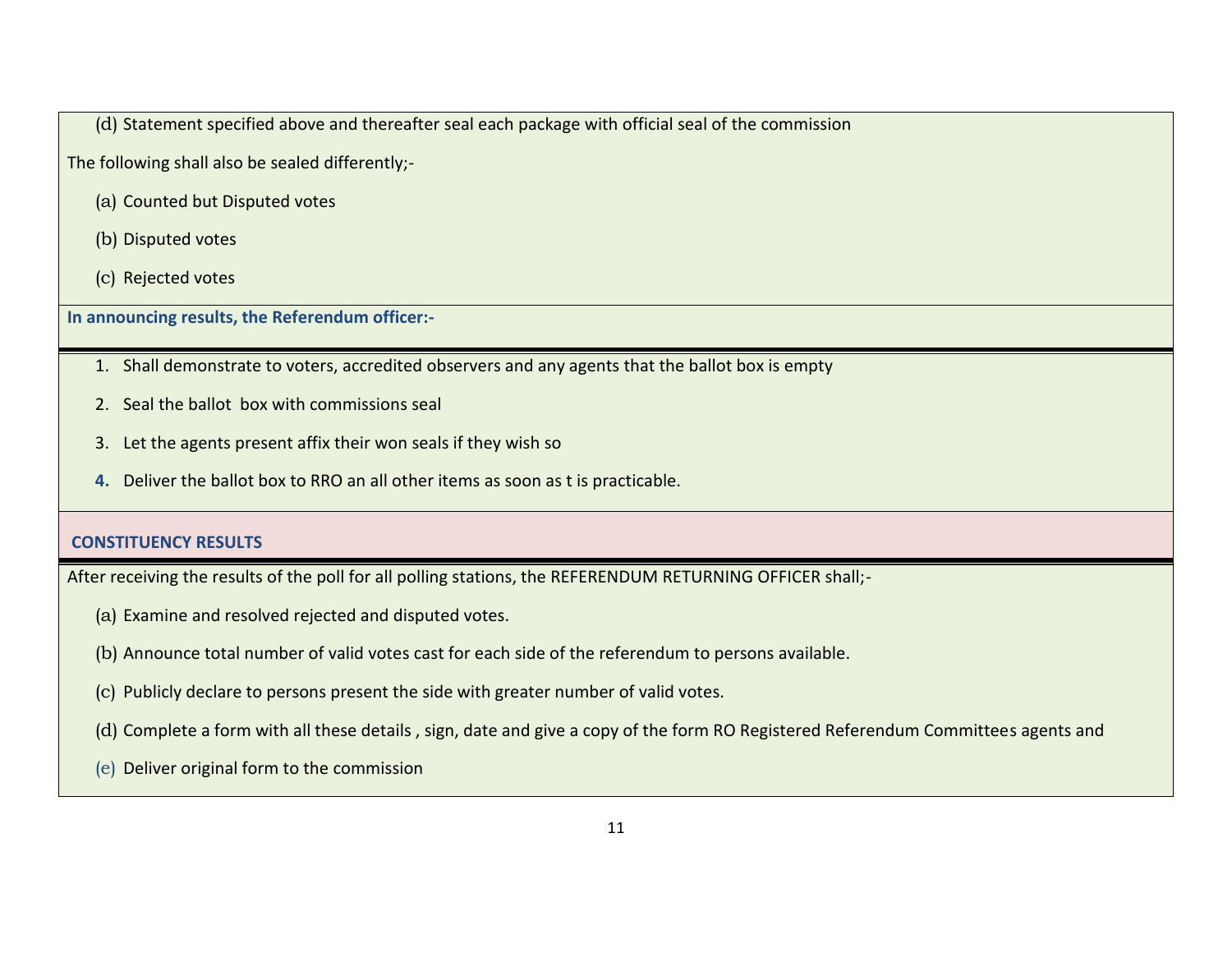# **ANNOUNCEMENT AND PUBLICATION OF REFERENDUM RESULTS**

**The commission in receipt of the results of the referendum from all constituencies and within 72 HOURS from the close of the final polling in the referendum.** 

(a) Announce total number of valid votes cast supporting or opposing the referendum question.

- (b) Declare as to whether or not the subject matter of the referendum has been ratified with more than 50 percent of the valid votes cast for Mainland Tanzania and Zanzibar.
- (c) Publish a notice in gazette indicating the results of the referendum in each constituency.

(d) Publish in gazette a certificate declaring the results of the referendum.

# **PART D: THE REFERENDUM COMMITTEES**

The Act has established referendum committees. These committees are two at the national level and are two at the constituency level.

**THE COMPOSITION OF THE REFERENDUM COMMITTEES IS AS FOLLOWS;-**

1. Groups of persons, associations, civil society organizations or organizations intending to support or oppose the referendum question during the referendum period.

2. These referendum committees have a duty to apply for registration to conduct campaigns to the commission 21 days before the referendum campaign period and in applying they are supposed to state their representation sides meaning whether campaigning for the referendum of against the referendum. The commission may register or refuse to register the RC upon application. In the refusal, the commission shall state reasons thereof.